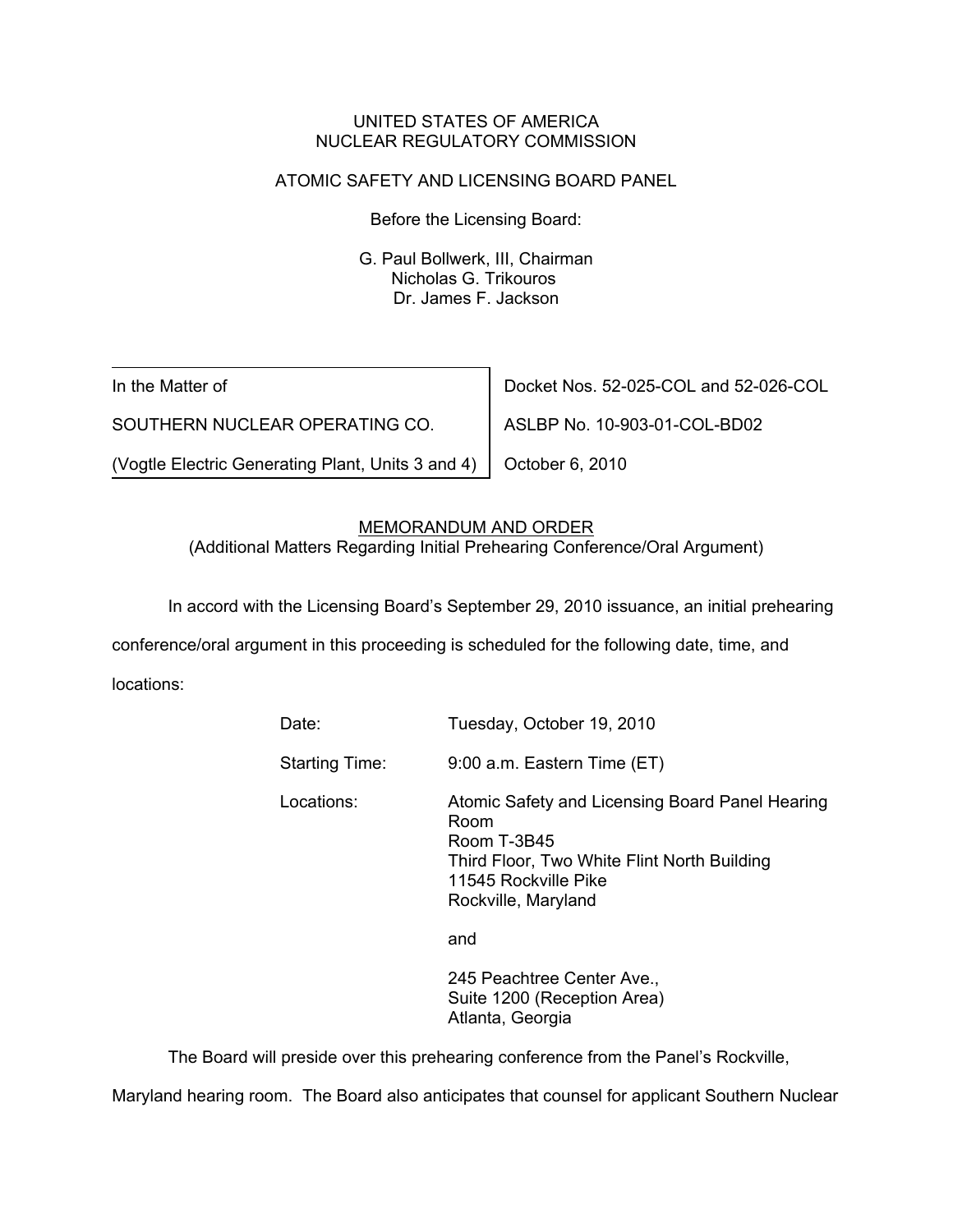Operating Company (SNC), Joint Intervenors,<sup>1</sup> and the NRC staff will participate from the Panel's Rockville facility. To accommodate any members of the public in the vicinity of the two new proposed Vogtle Electric Generating Plant facilities who might wish to observe the proceeding, the prehearing conference also will be available for viewing only (via videoconference) from a conference room in the agency's Region II office in Atlanta.<sup>2</sup> Anyone wishing to attend at the Rockville or Atlanta locations is reminded that they should arrive in sufficient time to allow for security screening and should bring a government-issued picture identification card (i.e., a driver's license).

The allocation of time for arguments by legal counsel in connection with Joint Intervenors' August 12, 2010 request (as revised) to admit new contention SAFETY-2 is as follows:3

Joint Intervenors -- 60 minutes (includes rebuttal)

SNC and NRC staff -- 60 minutes (total for both participants)

In their arguments, the participants should be prepared to address all the issues -- both procedural (i.e., Joint Intervenors' motion for leave to file a reply out of time; Joint Intervenors' standing; compliance with requirements governing nontimely/new contentions under 10 C.F.R.  $\S$  2.309(c)(1), (f)(2), and record reopening under section 2.326) and substantive (i.e., compliance with section 2.309(f)(1) contention admission standards) -- that have been raised

<sup>&</sup>lt;sup>1</sup> Joint Intervenors include the Blue Ridge Environmental Defense League (BREDL), the Center for a Sustainable Coast (CSC), and Georgia Women's Action for New Directions (Georgia WAND).

 $2$  Members of the public wishing to observe the prehearing conference from NRC's Region II office in Atlanta should report to the twelfth floor reception area, after which they will be escorted to the viewing area (Executive Conference Room, R2-1486-32p).

<sup>&</sup>lt;sup>3</sup> Prior to beginning their arguments, counsel for Joint Intervenors and for SNC and the staff should be prepared to advise the Board about how they wish to divide their respective time allocations.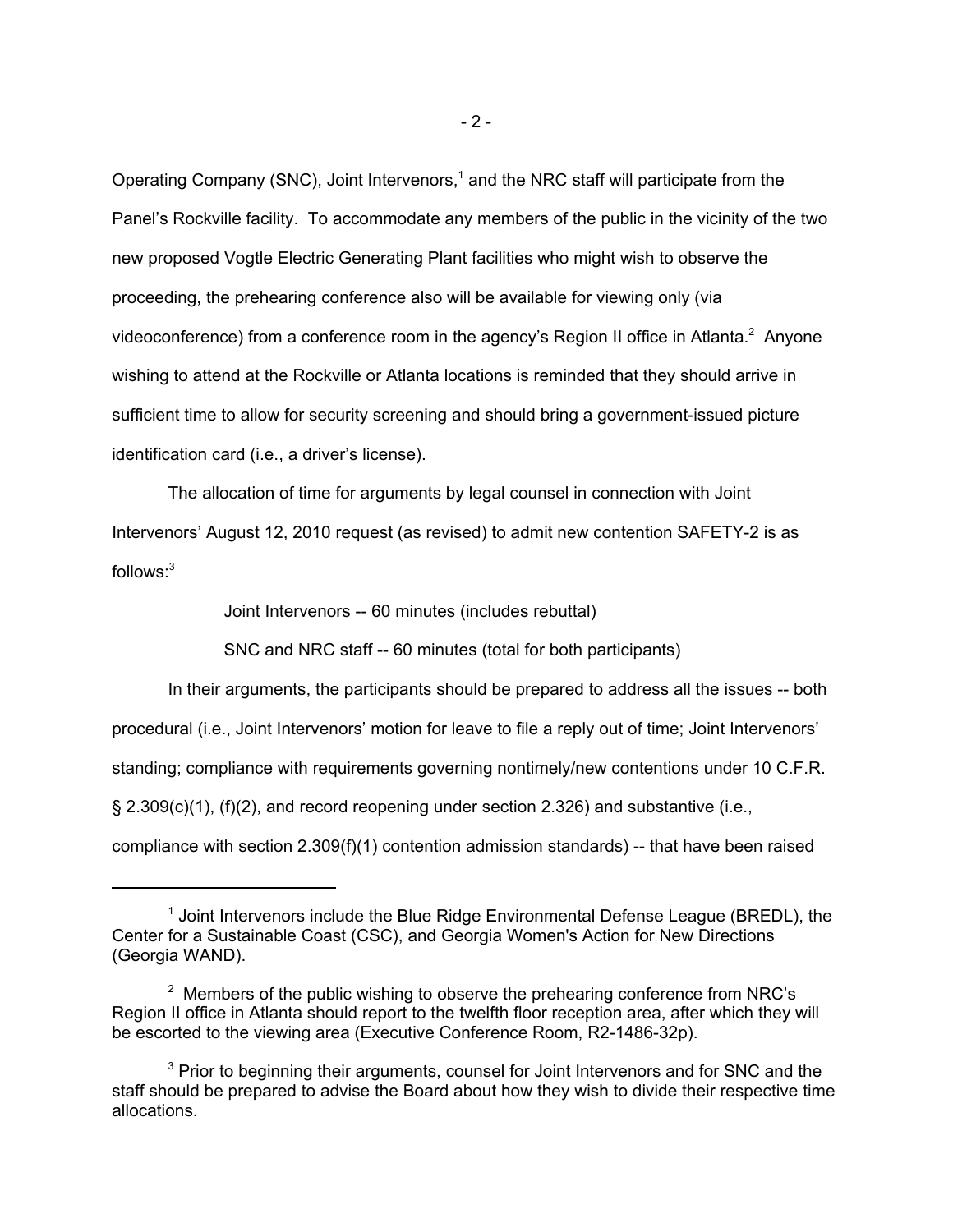relative to the admissibility of contention SAFETY-2. In particular, the Board requests that the parties be prepared to provide their views on the following items:

- 1. Relative to Joint Intervenors' September 22, 2010 motion for leave to file their reply pleading out of time, the import (if any) of the Commission's recent decision in Tennessee Valley Authority (Bellefonte Nuclear Plant, Units 1 and 2), CLI-10-26, 72 NRC  $\ldots$ ,  $\ldots$  (slip op. at 1-4) (Sept. 29, 2010).
- 2. Relative to the showings necessary to support Joint Petitioners' request to admit a new contention, the import (if any) of the Commission's recent decisions in PPL Bell Bend, LLC (Bell Bend Nuclear Power Plant), CLI-10-7, 71 NRC <sub>,</sub> (slip op. at 6-8) (Jan. 7, 2010); South Carolina Electric and Gas Co. and South Carolina Public Service Authority (Also Referred to as Santee Cooper) (Virgil C. Summer Nuclear Station, Units 2 and 3), CLI-10-1, 71 NRC  $\overline{\phantom{a}}$ ,  $\overline{\phantom{a}}$  (slip op. at 7) (Jan. 7, 2010); and U.S. Army Installation Command (Schofield Barracks, Oahu, Hawaii, and Pohakuloa Training Area, Island of Hawaii, Hawaii), CLI-10-20, 72 NRC , (slip op. at 12) (Aug. 12, 2010).
- 3. Relative to the reopening standards of 10 C.F.R. § 2.326: (a) the applicability (if any) of those standards to Joint Intervenors August 12, 2010 request to admit a new contention in light of the Commission's decision in Dominion Nuclear Connecticut, Inc. (Millstone Nuclear Power Station, Unit 3), CLI-09-5, 69 NRC 115, 124-25 (2009); and (b) whether a discretionary Board determination that an issue is "exceptionally grave" under section 2.326 is sufficient to supplant/fulfill the timeliness requirements associated with section 2.309(c)(1), (f)(2).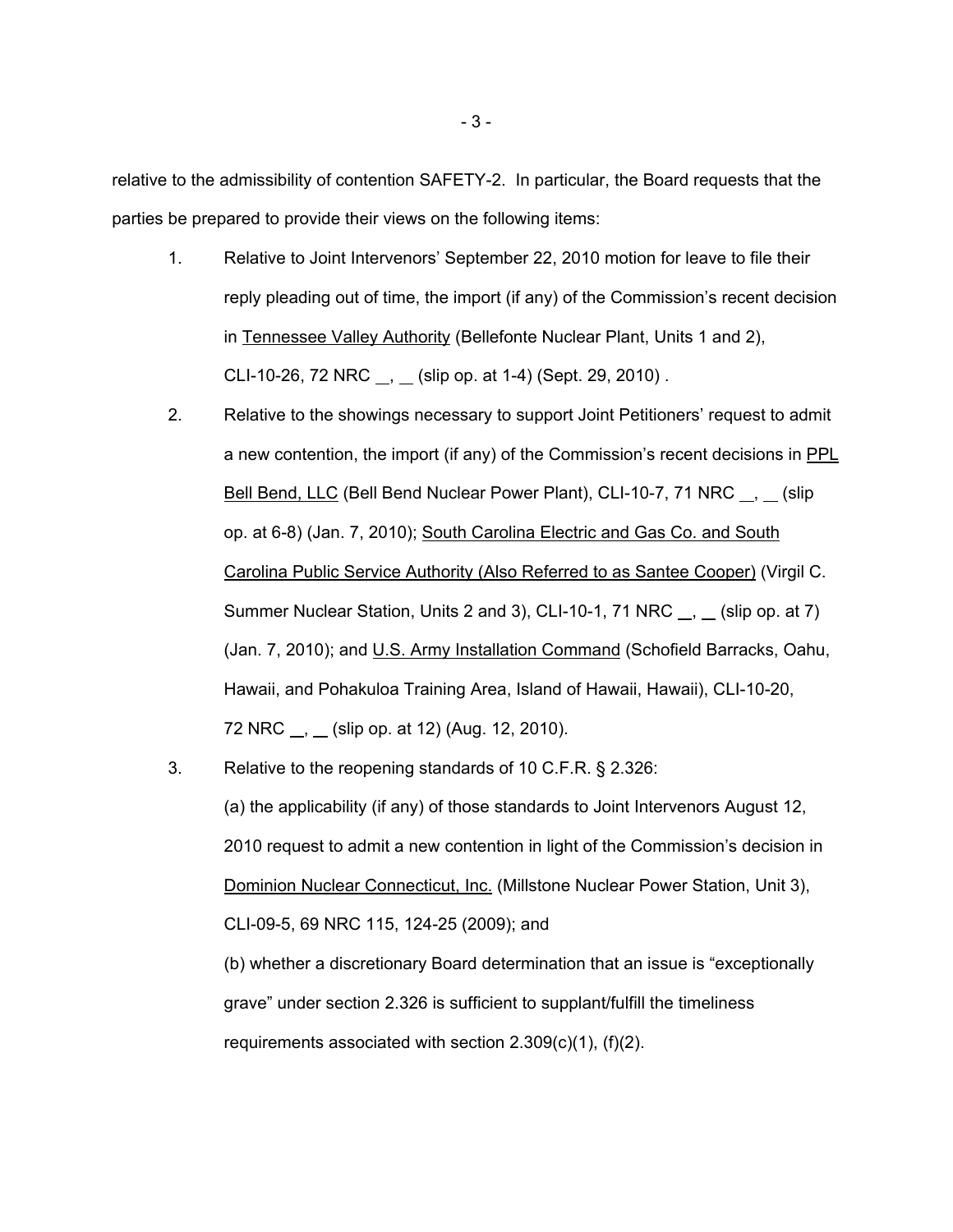- 4. Relative to Joint Intervenors' assertion that the timeliness of their petition depends "on the publication on July 13, 2010, of new information in the transcript of the [Advisory Committee on Reactor Safeguards] meeting and the subsequent specific analysis of the program flaws demonstrated in the Gundersen Declaration," Joint Intervenors' Reply to SNC and NRC Staff Answers (Sept. 22, 2010) at 9 [hereinafter Joint Intervenors Reply], the import (if any) of the Commission's decision in Northern States Power Co. (Prairie Island Nuclear Generating Plant, Units 1 and 2), CLI-10-27, 72 NRC \_\_, \_\_- (slip op. at 13-18) (Sept. 30, 2010).
- 5. Relative to the support provided by Mr. Gundersen for contention SAFETY-2, see Proposed New Contention by Joint Intervenors Regarding the Inadequacy of Applicant's Containment/Coating Inspection Program (Aug. 12, 2010) exh. 1, at 4-8 (Declaration of Arnold Gundersen Supporting [BREDL's] New Contention Regarding [Advanced Passive (AP)]1000 Containment Integrity on the Vogtle Nuclear Power Plant Units 3 and 4 (Aug. 13, 2010)) [hereinafter New Contention Petition], whether current plant data regarding containment failures is applicable to the AP1000 reactor design given the potential differences in design between a current generation containment liner and the AP1000 containment, e.g., shell thickness, materials, and coatings.
- 6. Relative to the SNC assertion that the containment coating/inspection matter raised by contention SAFETY-2 "challenges issues that either will be resolved in the AP1000 [design certification decision] proceeding, or that challenge existing NRC regulations and guidance," [SNC] Answer to Proposed New Contention by Certain Former Joint Intervenors (Aug. 23, 2010) at 11 [hereinafter SNC Answer],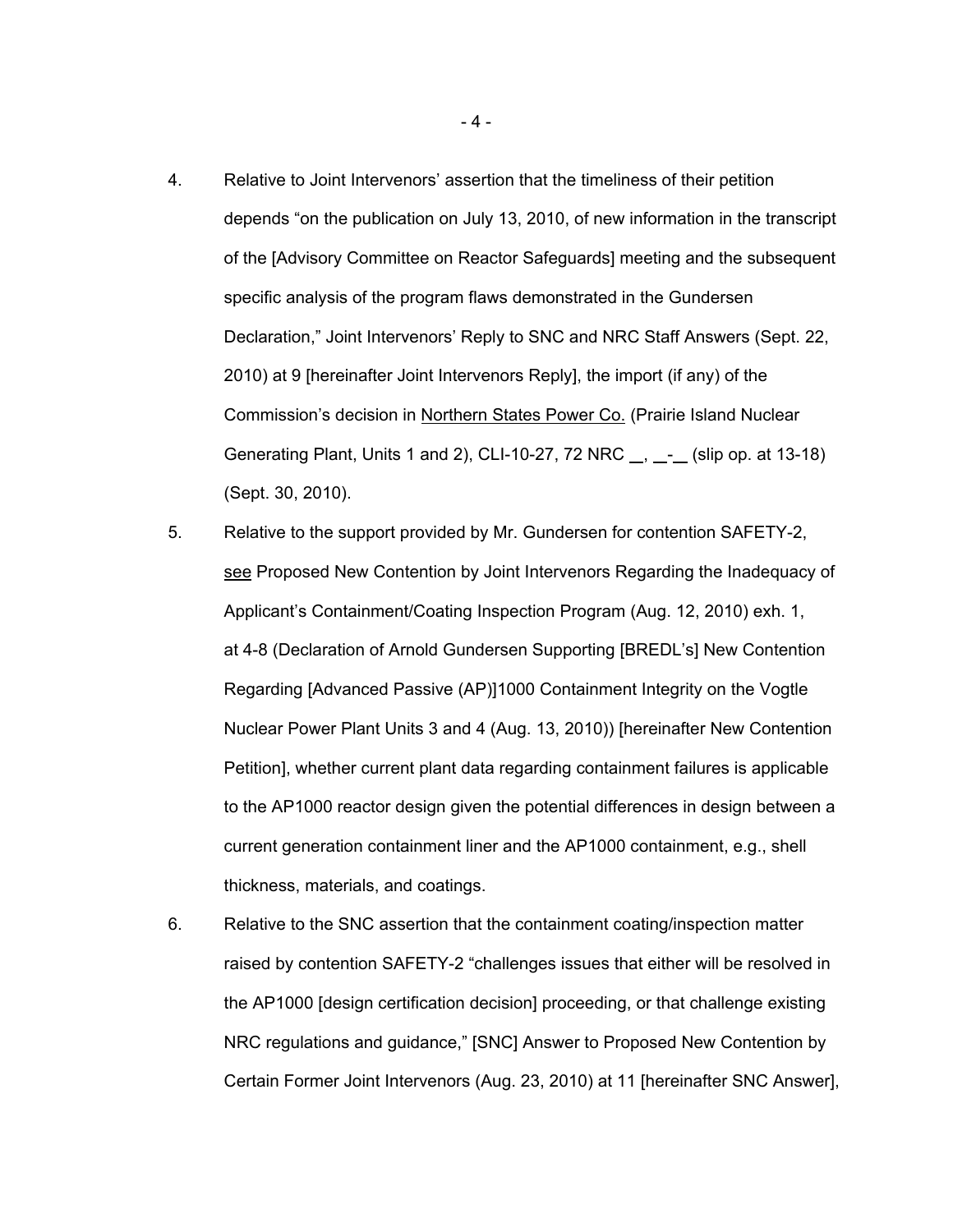as contrasted with Joint Intervenors' claim that "[i]nspection and maintenance procedures are clearly within the province of the license application," Joint Intervenors Reply at 11:

(a) whether the proposed contention is a challenge to the AP1000 certified design, or a challenge to the SNC combined license application (COLA); and (b) if the Board should find contention SAFETY-2 to be admissible, consistent with the Commission guidance in Progress Energy Carolinas, Inc. (Shearon Harris Nuclear Power Plant, Units 2 and 3), CLI-09-8, 69 NRC 317, 322-23 (2009), whether the contention should be held in abeyance pending the outcome of the ongoing AP1000 design certification revision rulemaking process.

- 7. Relative to the "'postulated fission product release'" asserted by Joint Intervenors to be the basis for noncompliance with 10 C.F.R. § 52.157, see New Contention Petition at 5, whether the regulatory basis that would be the underpinning for such an analysis supports such a release.
- 8. Relative to the SNC statement that "[w]hat Movants have asserted is, at its core, a long-term maintenance issue that does not pose any immediate threat of harm," SNC Answer at 10:

(a) whether the AP1000 design must be flawed to warrant more inspections or the use of different/additional inspection methodologies under chapter 6 of the final safety analysis report portion (Part 2) of SNC's Vogtle COLA; (b) whether an inspections, tests, analyses, and acceptance criteria (ITAAC)

provision or a license condition would be appropriate to address an identified deficiency associated with an applicant's containment inspection program; and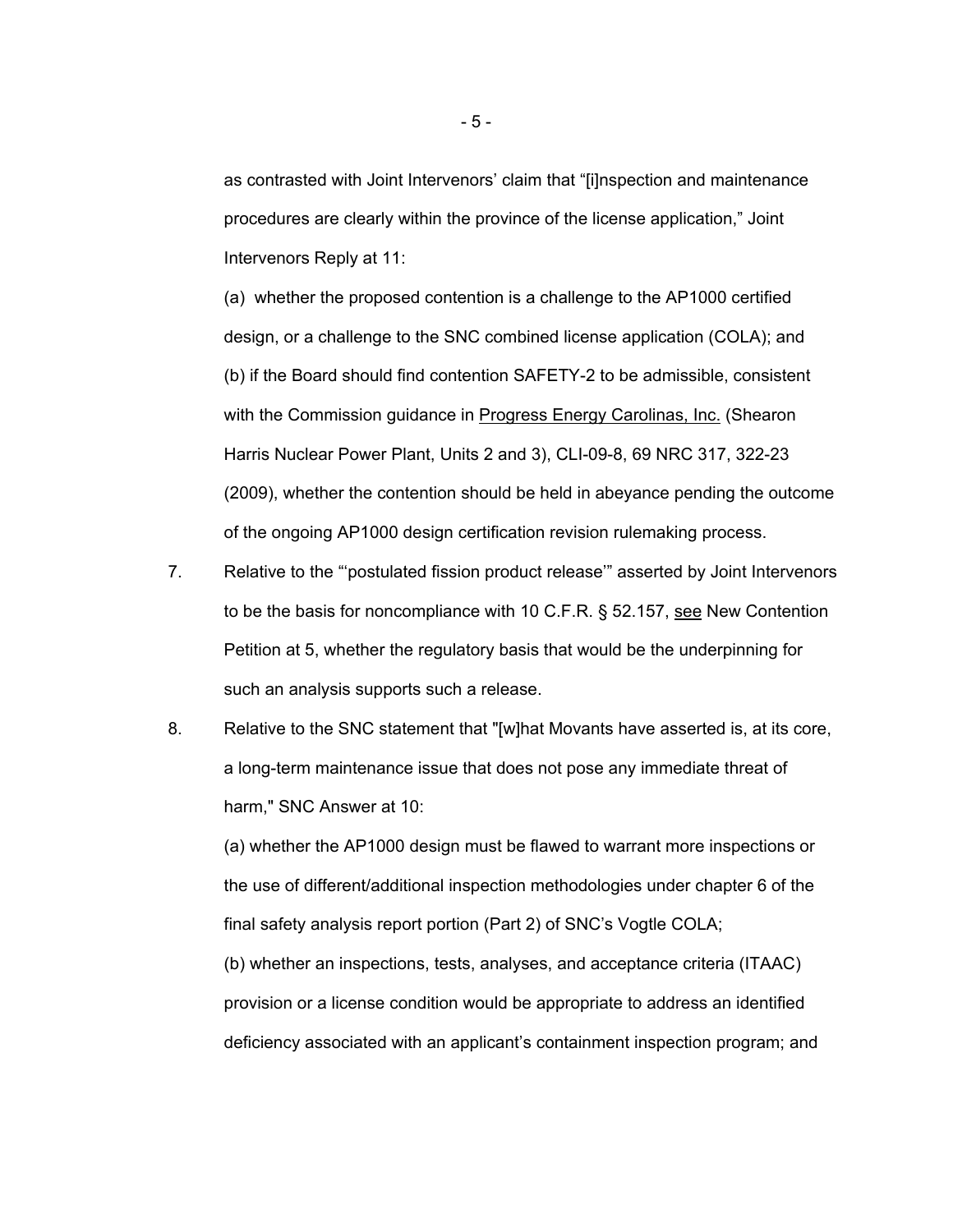(c) whether there are other avenues by which Joint Intervenors could raise the

technical issue outlined in contention SAFETY-2 if the contention is not admitted.

Absent some other agreement among the participants, the Board anticipates that

argument will be presented by only one counsel for each participant.

It is so ORDERED.

FOR THE ATOMIC SAFETY AND LICENSING BOARD

 */RA/*  G. Paul Bollwerk, III **CHAIRMAN** 

Rockville, Maryland

October 6, 2010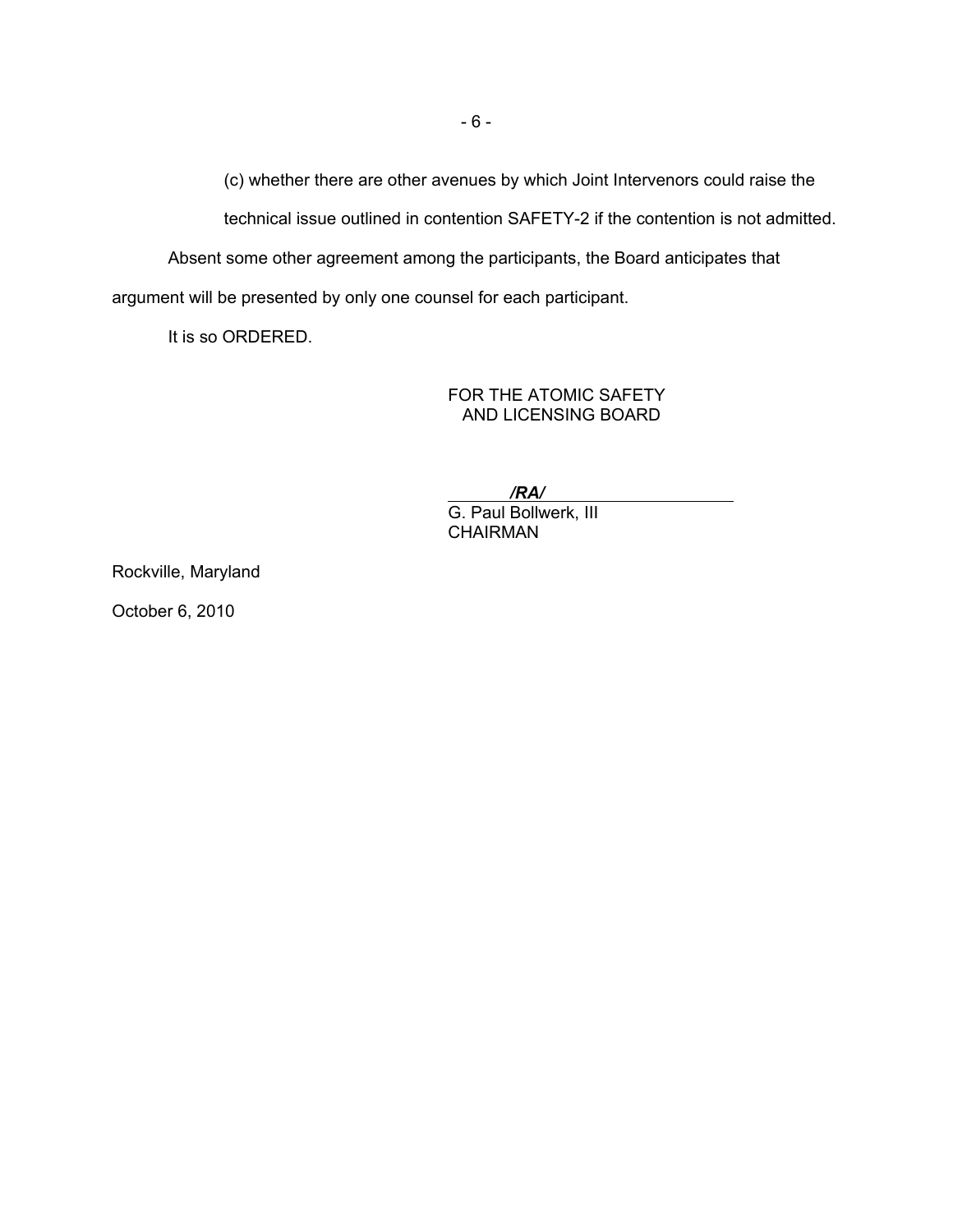# UNITED STATES OF AMERICA NUCLEAR REGULATORY COMMISSION

| In the Matter of                   |  |
|------------------------------------|--|
|                                    |  |
| SOUTHERN NUCLEAR OPERATING COMPANY |  |
| (Vogtle)                           |  |
|                                    |  |

Docket Nos. 52-025 and 52-026-COL ) ASLBP No. 10-903-01-COL-BD02

## CERTIFICATE OF SERVICE

I hereby certify that copies of the foregoing MEMORANDUM AND ORDER (ADDITIONAL MATTERS REGARDING INITIAL PREHEARING CONFERENCE/ORAL ARGUMENT) have been served upon the following persons by Electronic Information Exchange.

U.S. Nuclear Regulatory Commission Atomic Safety and Licensing Board Panel Mail Stop - T-3 F23 U.S. Nuclear Regulatory Commission Washington, DC 20555-0001

G. Paul Bollwerk, III, Chair Administrative Judge E-mail: paul.bollwerk@nrc.gov

Nicholas G. Trikouros Administrative Judge E-mail: ngt@nrc.gov

James F. Jackson Administrative Judge E-mail: jxj2@nrc.gov jackson538@comcast.net james.jackson@nrc.gov

Wen Bu, Law Clerk, ASLBP E-mail: wen.bu@nrc.gov

Jonathan C. Eser, Law Clerk, ASLBP E-mail: jonathan.eser@nrc.gov

U.S. Nuclear Regulatory Commission Office of the General Counsel Mail Stop - O-15 D21 Washington, DC 20555-0001 Marian Zobler, Esq. Ann P. Hodgdon, Esq. Sara Kirkwood, Esq. Patrick A. Moulding, Esq. Sarah Price, Esq. Carol H. Lazar, Esq. Jessica Bielecki, Esq. Stephanie Liaw, Esq. Joseph Gilman, Paralegal E-mail: marian.zobler@nrc.gov;aph@nrc.gov; Sara.Kirkwood@nrc.gov; patrick.moulding@nrc.gov; sap1@nrc.gov jsg1@nrc.gov;Carol.Lazar@nrc.gov; jessica.bielecki@nrc.gov; stephanie.liaw@nrc.gov

OGC Mail Center: Members of this office have received a copy of this filing by EIE service.

U.S. Nuclear Regulatory Commission Office of Commission Appellate Adjudication Mail Stop: O-16C1 Washington, DC 20555-0001 E-mail: ocaamail@nrc.gov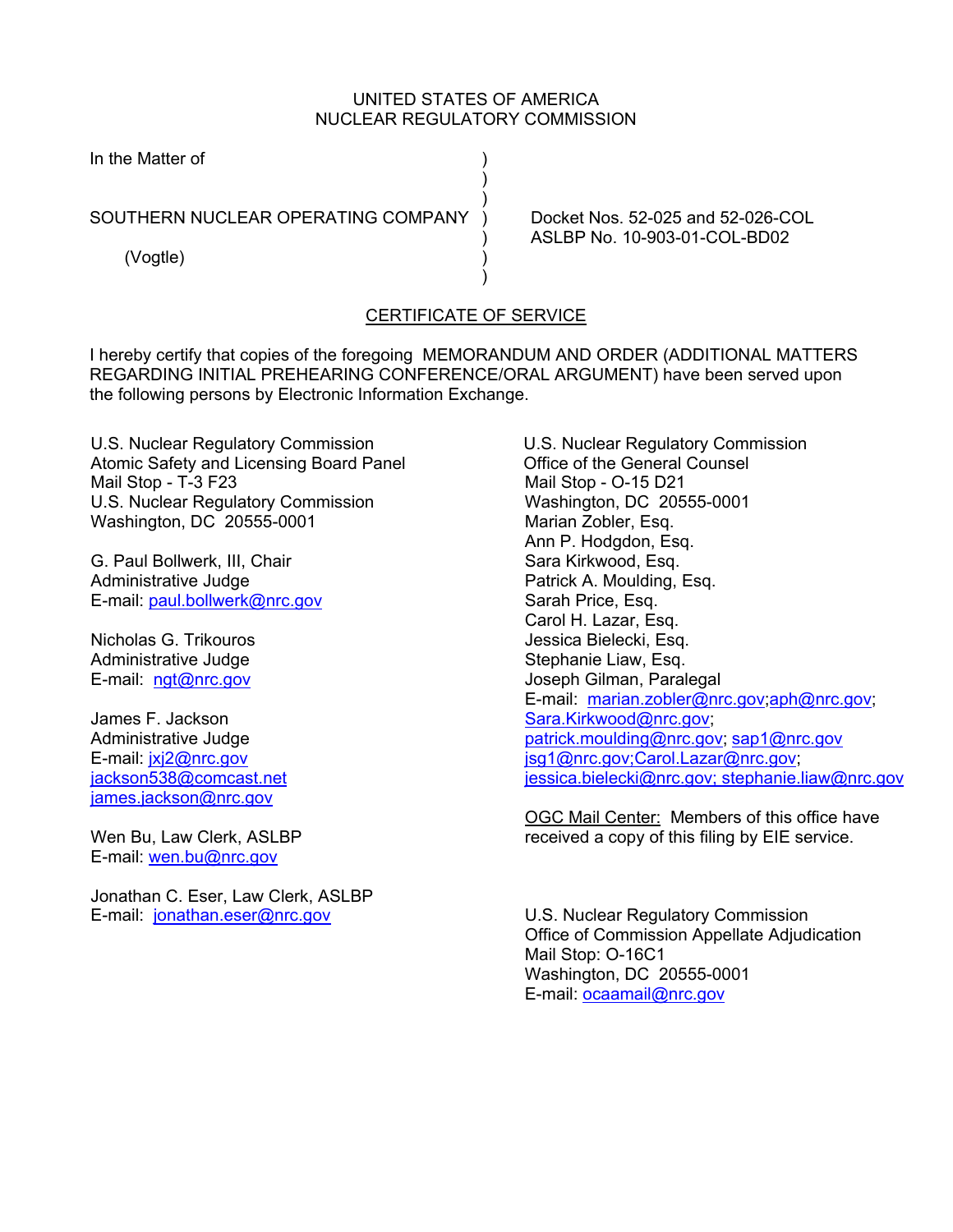#### Docket Nos. 52-025 and 52-026-COL MEMORANDUM AND ORDER (ADDITIONAL MATTERS REGARDING INITIAL PREHEARING CONFERENCE/ORAL ARGUMENT)

Moanica M. Caston, Esq. Southern Nuclear Operating Company, Inc. 40 Inverness Center Parkway P.O. Box 1295, Bin B-022 Birmingham, AL 35201-1295 E-mail: mcaston@southernco.com

Kathryn M. Sutton, Esq. Steven P. Frantz, Esq. Paul M. Bessette, Esq. Mary Freeze, Legal Secretary Angela M. Perry, Legal Secretary Morgan, Lewis & Bockius, LLP Co-Counsel for Southern Nuclear Operating Co., Inc. 1111 Pennsylvania Ave., NW Washington, DC 20004 E-mail: ksutton@morganlewis.com sfrantz@morganlewis.com pbessette@morganlewis.com mfreeze@morganlewis.com angela.perry@morganlewis.com

Georgia Women's Action for New Directions (WAND), Blue Ridge Environmental Defense League (BREDL), Center for Sustainable Coast (CSC), Savannah Riverkeeper and Southern Alliance for Clean Energy (SACE)

Turner Environmental Law Clinic Emory University School of Law 1301 Clifton Road Atlanta, GA 30322 Lawrence Sanders, Esq. E-mail: lsande3@emory.edu Mindy Goldstein E-mail: magolds@emory.edu

Kenneth C. Hairston, Esq. M. Stanford Blanton, Esq. Peter D. LeJeune, Esq. Chad Pilcher, Esq. Millicent Ronnlund Balch & Bingham LLP 1710 Sixth Avenue North Birmingham, Alabama 35203-2014 E-mail: kchairston@balch.com; sblanton@balch.com; plejeune@balch.com; cpilcher@balch.com; mronnlund@balch.com

C. Grady Moore, III, Esq. Balch & Bingham, LLP 1901 6TH Avenue, Suite 2600 Birmingham, AL 35203 Leslie Garrett Allen, Esq. E-mail: gmoore@balch.com E-mail: lgallen@balch.com

Robert B. Haemer, Esq. Pillsbury Winthrop Shaw Pittman LLP 2300 N Street, NW Washington, DC 20037-1122 E-mail: robert.haemer@pillsburylaw.com

James B. Dougherty, Esq. Center for Sustainable Coast (CSC), Savannah Riverkeeper, Southern Alliance for Clean Energy, Georgia Women's Action for New Directions, and Blue Ridge Environmental Defense League 709 3rd Street, SW Washington, DC 20024 E-mail: jimdougherty@aol.com